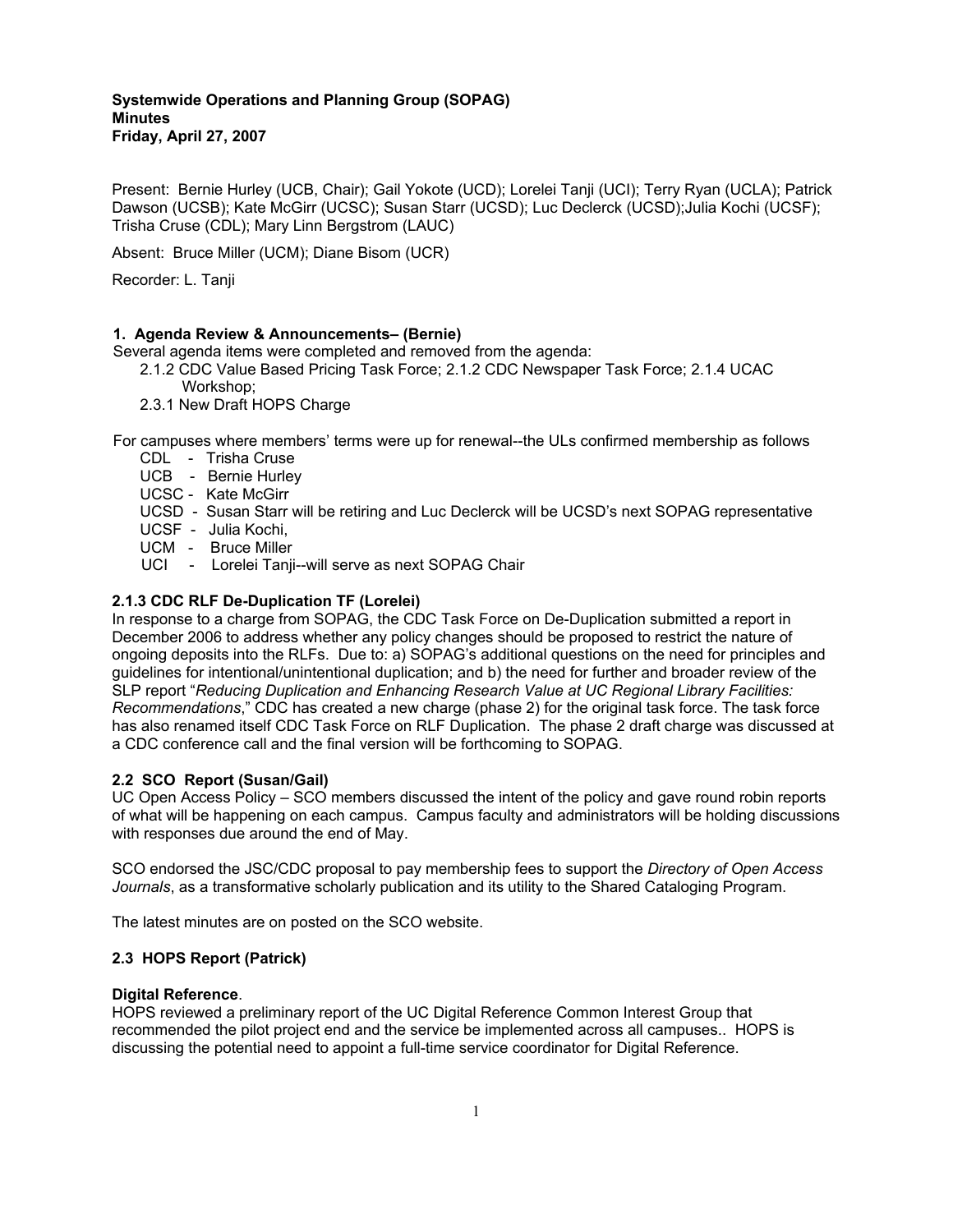### **2.3.1. Joint HOPS/SOPAG Workshop Program Proposal.**

SOPAG reviewed a draft workshop program proposal in response to the ULs request for SOPAG to engage HOPS in a discussion on enhanced and new public services and to identify the three most promising ideas in public services that could be effectively tackled on a systemwide basis.

**ACTION:** SOPAG endorsed the draft workshop program proposal. In addition to HOPS and SOPAG members, SOPAG recommended inviting three additional workshop attendees who could provide input on public services: the Chair of the Resource Sharing Committee (RSC) and the Chairs of the two RSC Common Interest Groups (Circulation Advisory Group and Interlibrary Loan Advisory Group). Trisha will work with CDL administrative staff to coordinate local arrangements and to confirm the date of the workshop (possibly August 27, 2007).

#### **2.3.3. FAQs on Mass Digitization.**

In response to the ULs request and a SOPAG charge, HOPS is drafting FAQs on UC's Mass Digitization projects and has indicated they will send the draft prior to SOPAG's May meeting.

### **2.4 HOTS Report (Luc)**

#### **UC/OCLC Initiative**

Terry and Luc met with HOTS to brief them on the UC/OCLC Initiative to explore next generation library services. They discussed a number of areas where HOTS and other individuals could help in moving this partnership forward. HOTS members and experts in other areas will be tapped by the UC/OCLC Implementation Team to help provide input and analysis as this pilot project progresses.

#### **2.5 LTAG Report (Terry)**

LTAG is in the process of setting up a meeting.

### **2.6 RSC Report (Susan)**

RSC held a conference call. The updated VDX workplan is posted on the website. There is a new version of REQUEST. An upgrade to VDX will be installed soon. The VDX TF has been extended indefinitely while SOPAG continues discussion on collaborative projects and various models for oversight of ongoing collaborative systemwide projects.

# **3.1 Bibliographic Services Task Force (Terry)**

#### **3.1.1 UC/OCLC Pilot Project**

A website has been created with FAQs on the UC/OCLC Pilot Project. This website will continue to be updated as the project progresses: http://libraries.universityofcalifornia.edu/about/uc\_oclc.html

The Implementation Team is committed to seeking advice from ACGs and other experts in the system. They will be forming a number of small teams to work on specific projects and they will be recruiting people by contacting them directly and copying their UL. The email invitation to serve on these small teams asks people to consult with their supervisor before agreeing to serve. Some examples of the small team projects are:

- Missing records: Identify record categories; identify examples to load into the pilot system
- Z39.50 local systems to MELVYL: Options to leverage query of local info (e.g., circulation status) into WorldCat displays
- Identifying all UC's OCLC symbols for WorldCat.org

As small teams are formed, information and charges will be posted to the website.

Communication to campuses is critical so the Implementation Team is exploring various tools for addressing comments/questions and they are considering campus visits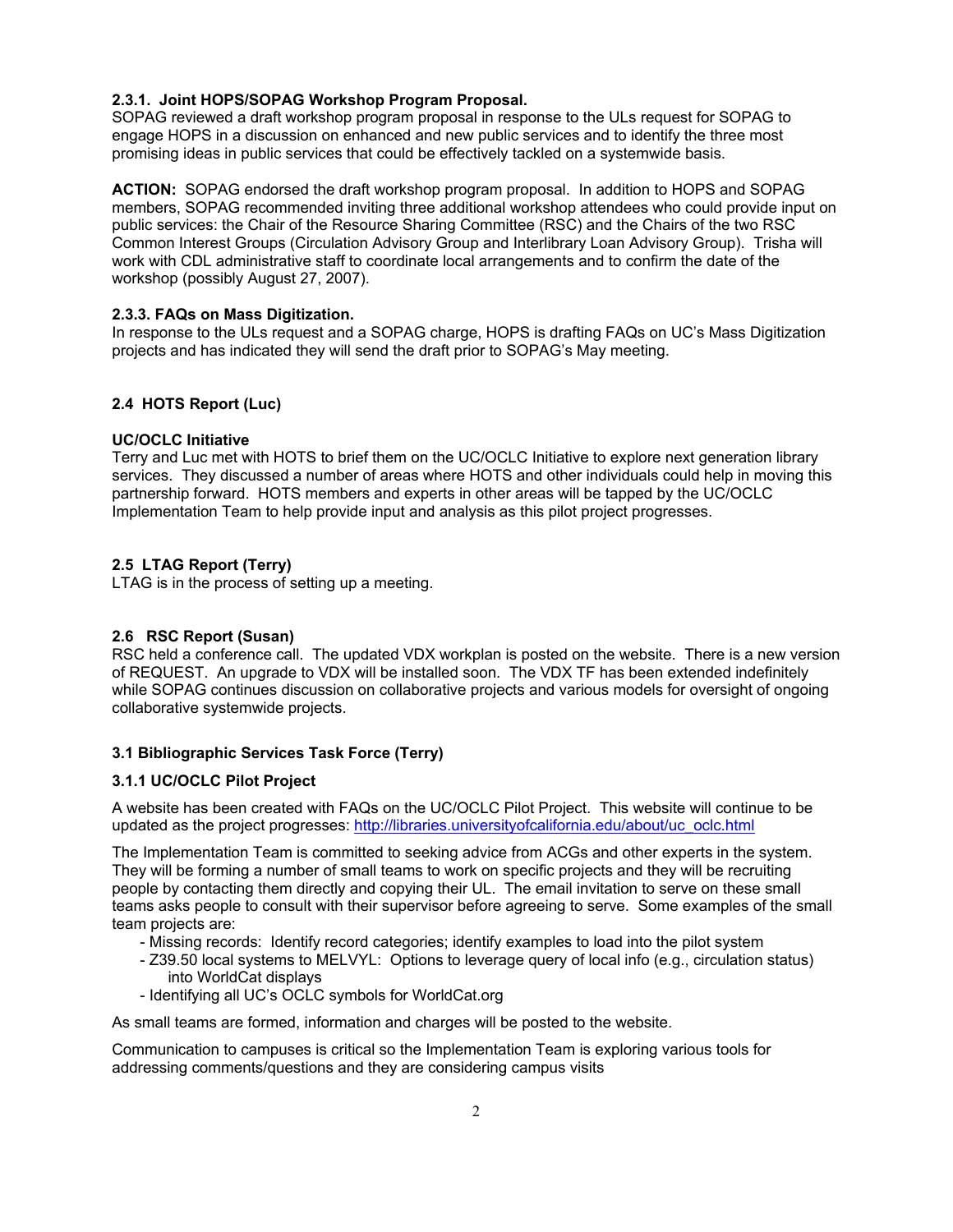### **3.2 SOPAG ERMS Implementation Team (Trisha)**

The ERMS Implementation Team plans to send a report to SOPAG prior to its May Meeting.

#### **4. Digital Library Workshop (Luc, Julia, Trisha & Bernie)**

SOPAG endorsed the concept of the workshop and recommended an early August date.

**ACTION:** Luc will fill out the SOPAG workshop proposal request form outlining the scope of the workshop, categories of campus attendees, budget, and suggested dates. In pinpointing potential dates for the workshop, the program planners will try to accommodate the schedules of digital library coordinators first since they are the primary attendees of this workshop.

#### **5. VDX: Lessons Learned & how they may apply to the Verde Project**

Kate collected the notes from our last SOPAG meeting discussion. Bernie is consolidating responses and eliminating duplication.

Bernie recapped the structure we had agreed upon at the last SOPAG meeting. A Systemwide Planning and Implementation Group (SPIG) composed of 5-6 people representing each of the major implementation areas discussed, such as communication and training, and having responsibility for communicating and managing Local Planning and Implementation Groups (LPIGs). The SPIG would have operational authority and would draft the systemwide plan that would be owned and endorsed by the Governing Body, which could be SOPAG or a group appointed by SOPAG. The governing body would be consulted on policies, additional resources needed and major directional changes. The approach would be somewhat similar to the BSTF approach of appointing an Implementation Team and then creating several small groups of experts to assist in implementation. There was concern expressed at the staffing impact this would have on smaller UC campuses, but there was agreement to try this approach.

**ACTION**: Bernie will turn the Word document of the notes from the meeting into a wiki so that SOPAG can edit this document that can be shared with others (e.g. Patty Martin, Heather Christenson, and Joan Starr).

## **6. Report on CDL Related Items (Trisha)**

#### **6.4.1. MELVYL**

No update.

### **6.4.2 Shared Services Projects**

The "Strategic Planning for UC Image Service Interim Report" lists various options for meeting the critical needs of the campuses. This report has been discussed with CDC. CDC expressed no major concerns and endorsed the initial proposal and funding model and was interested in hearing the UC Visual Resources Group's reaction to a joint co-investment.

This report has been discussed with the UC Visual Resources Curators Groups (aka "SLIDERS"), and is still under discussion. Some of the issues raised by Visual Resources Group members are concerned with loss of content, interoperability issues, the plan for transition, concerns with technical functionality and development with both products, etc.

#### SOPAG's questions are:

- -What is the exit strategy?
- -What is the transition plan?

-What is the plan for minimizing loss of access to content?

-Do we need to run parallel systems until content is migrated?

**ACTION**: Regarding the process for sharing this interim report, SOPAG recommends that SOPAG members consult with library colleagues and/or affiliated libraries rather than sending out the report via